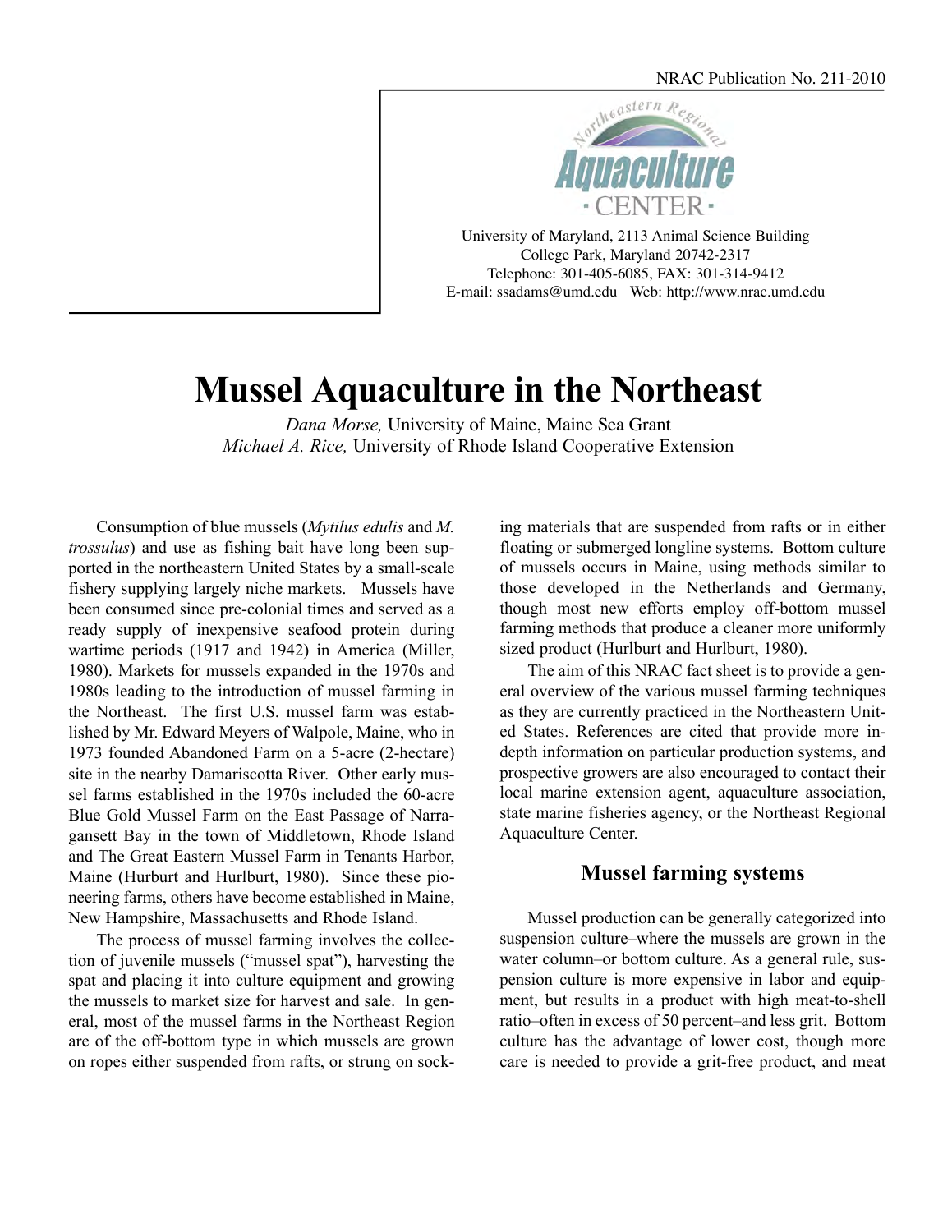yields are typically lower than suspension culture. The two basic suspension systems used in the Northeastern United States are rafts and submerged longlines, although floating longline systems are in common use in Canada.

Modern mussel **rafts** are constructed with steel Ibeam main frames, wooden crossmembers, and large polyethylene floats. Most measure 40 feet square and are capable of supporting up to 400 droplines of roughly 45 feet-long each (Figure 1). Roughly 40,000 lbs. of mussels can be reasonably expected in an 18-month cycle from seeding to harvest. Raft systems are most appropriate for reasonably protected areas, in fairly shallow water. They have the advantage of providing a stable work platform, and the disadvantage of being susceptible to damage from heavy weather (Clime and Hamill, 1979).



**Figure 1. Mussel raft: 40 square foot, with some dropper lines visible under the platform. Photo courtesy of Dana L. Morse, Maine Sea Grant.**

**Longline** systems consist of a main horizontal line, anchored at both ends, with flotation along the center segment (Figure 2). Dropper lines are then suspended from the main line into the water column (Figure 3). Longline systems have the advantages of being adaptable to deeper waters, or more exposed sites, and can support high capacity and high efficiency. The disadvantage of longline systems is that they can be more difficult to deploy, particularly in deeper waters, and they often require larger work boats with specialized hauling gear (Lutz, 1985).



**Figure 2. Diagrammatic representation of a submerged longline system used in offshore waters in New Hampshire. Diagram courtesy of Richard Langan, University of New Hampshire.**

**Bottom culture** is an approach that uses reduced densities of mussels on the sea floor to achieve high growth rates and a good meat-to-shell ratio. A producer may locate an appropriate site and seed small mussels on to it, or may find an established bed, and use a strategy of thinning and dispersal to grow the product. Careful site selection is especially important, as the influences of temperature, primary productivity, siltation, predators and other competing organisms can have great effects on the crop. Bottom culturists avoid the capital and maintenance costs of growout gear, but must spend extra attention to quality, and generally experience lower meat weights than suspension culture methods.



**Figure 3. A diver inspecting dropper lines with mussels on a submerged longline system in New Hampshire. Photo courtesy of Richard Langan, University of New Hampshire.**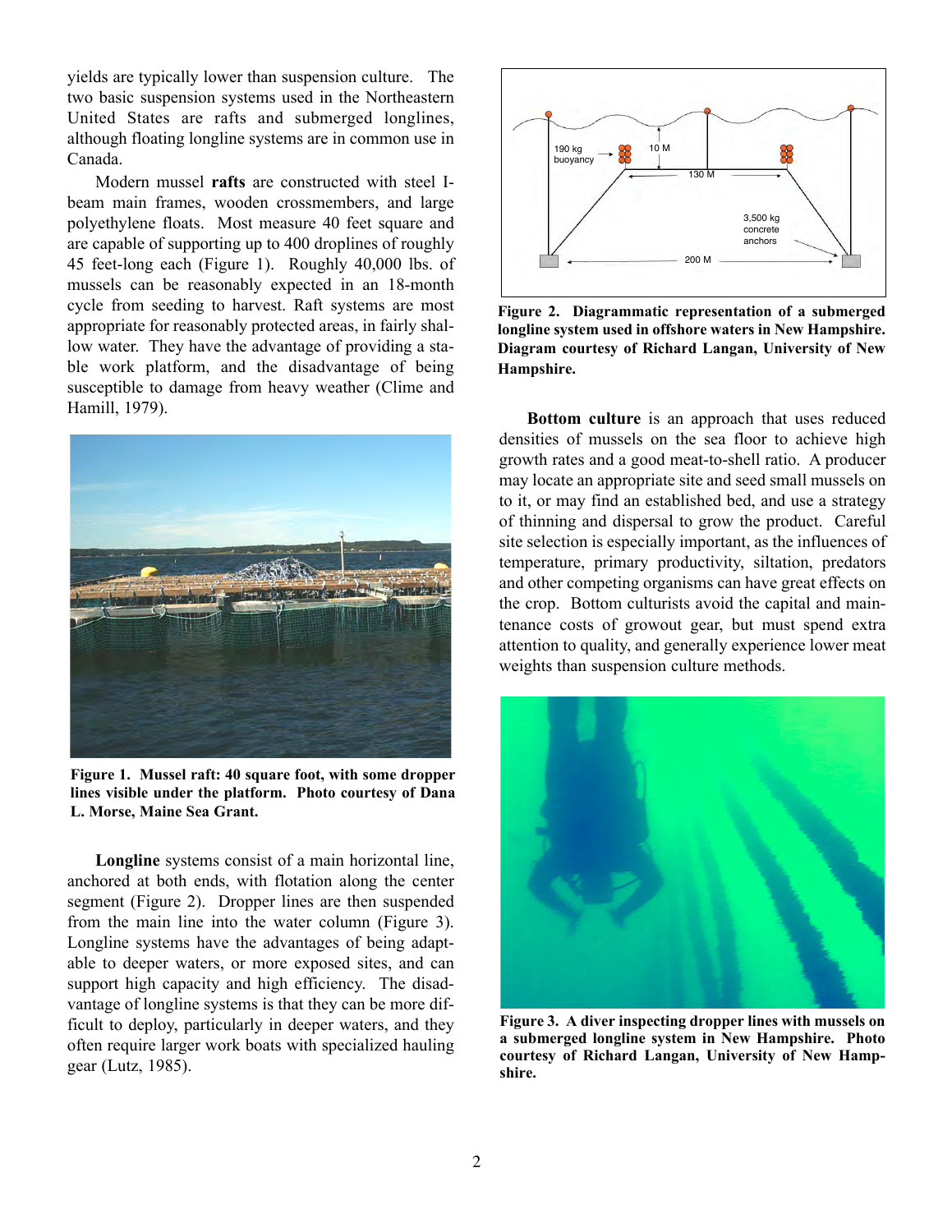## **Mussel spat collection**

Unlike the practices of clam farming or much of the oyster farming in the Northeast that rely upon hatcheries for a source of seed, mussel farms rely upon the collection of setting mussels from the wild as their seed source. Mussels typically spawn in the late spring as water temperatures rise and develop for about two weeks as planktonic larvae in the water column. At the end of the larval period, the mussels settle and metamorphose into small juveniles known as spat. (For a more complete discussion of the reproduction and life history of mussels refer to NRAC Fact Sheet 210-2010.) In the Northeast Region, mussel spatfall typically occurs as an annual maximum between late April and early July and is largely dependent upon water temperature. However temperature alone is not the only criterion determining the time of mussel spawning; available phytoplankton in the estuary during the spring months also affects spawn timing (Newell *et al.*, 1982). Since maximum spatfall varies by location, it is most important as part of the mussel farming site selection process to evaluate spatfall timing and abundance by placing test collectors into the water during mid-spring or fall depending upon location.

An alternative to using spat collectors for predicting the timing of spatfall is to monitor the appearance of the mussel larvae in the water. This can be done by using a small 12-volt bilge pump (15 gpm) attached to a weighted line and lowered into the water (Figure 4). Water is then passed through a plankton net, with a mesh size of about 60µm. Such nets are available from an aquaculture equipment supplier. Water samples can be preserved in alcohol and stained with a few milligrams (a tiny pinch) of Rose Bengal aboard a boat, and the samples examined using a stereoscopic microscope for the presence of mussel larvae and other plankton. Rose Bengal is a biological stain often sold in 5g-quantities by biological laboratory supply companies. To make things simpler aboard the boat, it is recommended that before setting out to collect plankton samples, it is easiest to prepare sample transport bottles with 100mL of ethanol with the small pinch of Rose Bengal stain added (Figure 4). You can later examine the samples at your convenience in the laboratory using a stereoscopic microscope.

Identification of the mussel larvae and other plankton can be aided by appropriate guide materials (e.g. Loosanoff et al., 1966; Smith and Johnson, 1996). Your local aquaculture extension agent can help you get started if you choose to use this method of predicting spatfall timing in your area.

Originally, mussel spat collectors consisted of sections of frayed rope tied to rafts or floating longlines. There are now a variety of spat collector materials commercially available that consist of a rope core, with radially extended fibrous material or looped fibrous material. Spat collectors with looped fibrous material



**Figure 4. Mr. Joseph Goncalo demonstrating the method of using a submerged 12-V bilge pump to obtain water samples for analysis of larval bivalves in the water column. Note the presence of a 1-liter glass sample bottle containing a pre-measured volume of alcohol to kill and preserve the mussel larvae and all the other plankton in the water sample. Photo by Michael A. Rice, University of Rhode Island.**

generally collect mussel spat more effectively in waters with higher current speeds, but the fibrous collectors (also sometime known as a "Christmas tree" type collector) have the advantage of being able to be mechanically stripped of adherent seed mussels with lesser frequency of breakage losses.

The process of spat collection involves hanging spat collectors in the water just prior to the predicted maximum spatfall. Timing is critical, as deploying the collectors too late will miss the set, and deploying too early will allow fouling by other marine organisms that would compete with the setting mussels for space. Once mussels set they typically remain on the spat lines until they grow to become 1 cm (about 0.5 inch) long seed mussels at which time they can be stripped from the spat lines (Figure 5).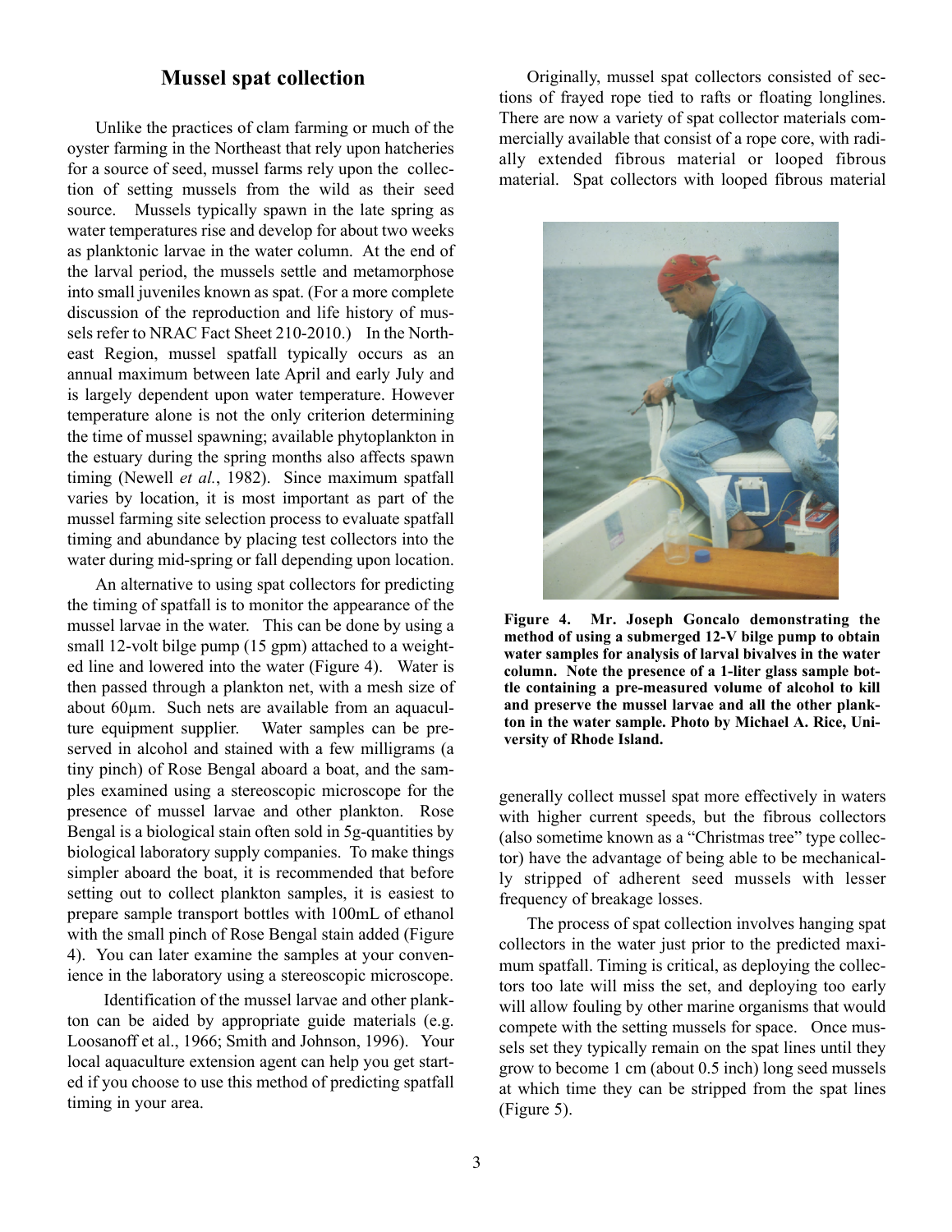

**Figure 5. Freshly set mussels on a spat collector suspended from a floating longline. Photo by Michael A. Rice, University of Rhode Island**.

One frequent question among those new to farming mussels is why the mussels cannot be simply left on spat collectors until they grow to market size. The answer is that mussel densities can be so high that they will be stunted because of competition for food resources, and if the set of spat is thick enough, the weight of the crowding mussels causes section or the entire mass of collected mussels to fall off and drop to the bottom. However, some of the seed 'dropoff' problem can be controlled by cross-pegging of spatlines (Figure 6).

### **Mussel seed stripping and socking**

Once mussel seed is available, it needs to be transferred to the growout lines – for either raft or longline production – in a step called 'socking.' This procedure allows mussels to attach (or 'knit') themselves to the load-bearing portion of the mussel line, by way of attachment by their byssal threads.

Once mussels reach about 1 cm (0.5 inch), the spat collectors are retrieved and the mussel seed is stripped from them. In small mussel farming operations, spat collectors may be typically about 4.5 m (15 feet) in length and the can be manually stripped of mussel seed by using some rugged gloves. For larger mussel farming operations there are a variety of spat line stripping machines that can be used either aboard a vessel or on shore as is convenient.

Socking can be accomplished by allowing mussels to fill the inner space of a long tube of socking material, or by wrapping the mussels and center line in a biodegradable material, such as cotton. For largerscale mussel farming operations there is commercially available machinery, either to fill long lengths of cotton socking (ie; for continuous longlines), or to alternatively to wrap long dropper lines in cotton sheeting (such as for mussel rafts) (Figure 7).

Discontinuous longlines, with drop lines of 4.5m (15ft) or so, most often use polyethylene socking, whereas the continuous longlines and mussel rafts most



**Figure 6. Mussel seed on raft drop line, with cross pegs still visible. Photo by Carter Newell, Pemaquid Mussel Farms.** 



**Figure 7. Mussel socking machine, manufactured by Aguin, used in mussel raft culture. Drop lines are fed under the hopper, and mussels are wrapped up against the line by cotton sheeting. The cotton sheet degrades, after the mussels have attached their byssal threads to the dropline. Photo courtesy of Carter Newell, Pemaquid Mussel Farms.**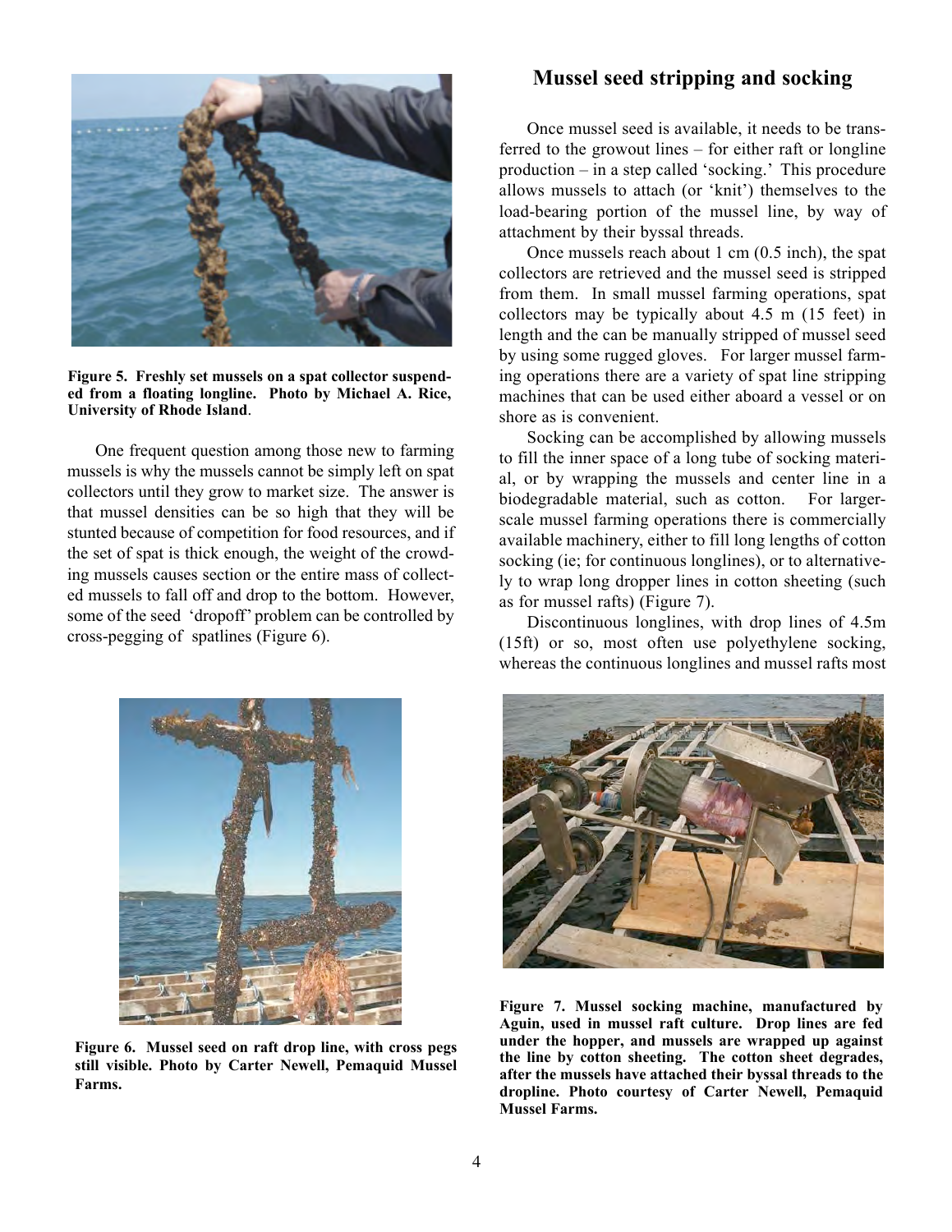often use cotton socking or wrapping as socking material. Shorter drop lines can be created with the use of a socking table; essentially a hopper for seed mussels. At the bottom of the socking table is a pipe (the 'horn') of a diameter that snugly fits inside socking. Prior to placing mussels in the sock, a rope is inserted down the center of the sock to provide strength to bear the weight of the mussels as they grow. Mussels are then filled into the sock by running water into the socking table, which carries seed mussels into pipe and the sock, much as meat is forced into sausage casings in the sausage making process. For larger-scale mussel farming operations there are commercially available machinery to fill socks that can be in the hundreds of meters in length (Figure 8).



**Figure 8. A shipboard continuous socking machine for seed socking of continuous longline droppers. Photo courtesy of Richard Langan, University of Hew Hampshire.**

Once the mussel socks are suspended into the water either from rafts or longlines, the mussels will grow and eventually work their way through the netting holes in the socking material so that the socking material and its internal reinforcement rope are internal to the growing mass of mussels (Figure 9). In especially long mussel socks with lines in excess of 10 meters, the mass of growing mussels still can be heavy enough to rip away masses of mussels from the sock. To prevent mussel drop-off, socking pins, which are simply rigid plastic rods (about 20cm long and 1.5cm diameter) that are tapered at both ends, can be placed at two- to threemeter intervals to provide horizontal reinforcement to the mussel sock. Alternatively, socking collars (Figure

10) can be used. In this way the weight of the mussels is borne by either the socking pins or the socking collars at short intervals instead of the weight bearing down along the entire length of the socking tube.



**Figure 9. A mussel sock after deployment showing mussels that have emerged from the sock. Photo by Michael A. Rice, University of Rhode Island** 



**Figure 10. A typical mussel socking collar or anti-sloughing disk that is made of polypropylene plastic and is 20cm (8 inches) in diameter. Photo courtesy of Fukui North America**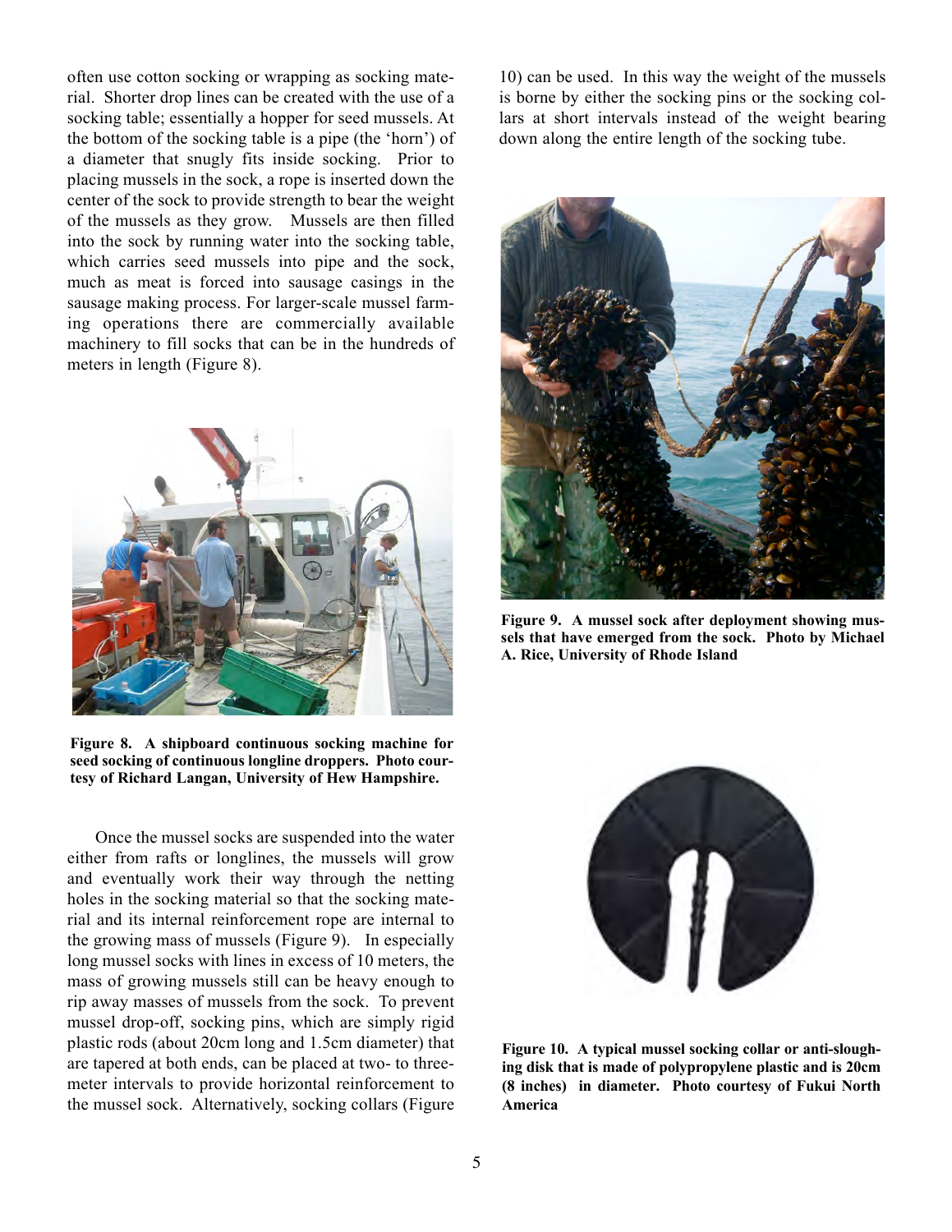# **Problems occasionally encountered during growout**

Among the various problems to be managed during the mussel growout process is losses due to predation. Refer to NRAC Fact Sheet No 2010-210 for a discussion of common predators associated with mussel farms. As stated earlier, mussel farms using on-bottom techniques are prone to greater predation losses to bottom-dwelling predators. However, mussel farmers engaged in on-bottom mussel farming use a variety of methods to lessen the impact of predators, including the use of crab traps.

Pests could include organisms such as barnacles, and solitary or colonial ascidians, also known as sea squirts. Sea squirts such as *Ciona intestinalis*, *Styela clava*, *Botryllus scholsseri, Molgula manhattensis* and *Botrylloides violaceous* can smother the crop, and make the gear too heavy to service. (Figure 11).



**Figure 11. Sea Stars and other fouling organisms on a drop line from raft culture. Photo courtesy of Carter Newell, Pemaquid Mussel Farm.**

For suspension growers, lifting culture lines and spraying with a 5 percent solution of hydrated lime mixed in seawater, followed by a short air-drying period, will help to control sea stars and crabs, and many fouling pests such as sea squirts. Bottom culturists need to use good site selection in limiting the impacts from fouling organisms, although in many cases, the other organisms existing on the sea bed can limit excessive fouling as well. Predator control for bottom culture is a mixture of seeding the correct size seed, good timing (seed when predators are less active, such as late fall or early spring), and occasionally trapping or using socalled 'starfish mops'.

On occasion, various mussel pests such as pea crabs and mussel pearls are problematic. In some locations such as Rhode Island, mussel farms are challenged by

infestation of pea crabs that act to decrease the marketability of mussels. Pea crabs slightly affect the growth of mussels and may be a stressor, but their presence is more of a nuisance (Bierbaum and Ferson, 1986). At present there is no good means to control pea crab infestations other than to select sites that are less prone to infestations. Pea crabs are much less of a problem in Maine and other northern locations, but in these locations mussel pearls, resembling gritty grains of sand that can form in mussels, also reducing their marketability. (Lutz, 1980). Much like control of pea crabs, initial site selection to avoid areas where pearl formation is critical, but harvest of mussels prior to their reaching three-years of age is helpful in avoiding pearl formation.

Predation from diving ducks such as the Common Eider (*Somateria mollissima*) can be devastating to the mussel producer, certainly with the potential to wipe out an entire crop (Figure 12). Raft producers can use predator nets to surround the raft, whereas longline and bottom culturists cannot. The best control against duck predation is a personal presence by the farmer, to chase ducks away. Since a personal presence is often not possible on a daily basis, such as when weather does not allow it, producers may rely on a set of deterrents. Deterrents are best used in rotation and combination. Common approaches include the use of owl decoys, chasing the ducks off the site – sometimes using 'crackers' fired from a hand gun-like device, lasers (both over and under the water) or mooring an unmanned skiff on the farm. But the birds become accustomed to many of



**Figure 12. A group of Common Eider ducks –** *Somateria mollissima***. An adult bird can eat over 30% of its body weight in mussels per day, and eiders often collect in groups, called 'rafts' of several hundred individuals. Photo courtesy of Erick Swanson, Maine Cultured Mussels.**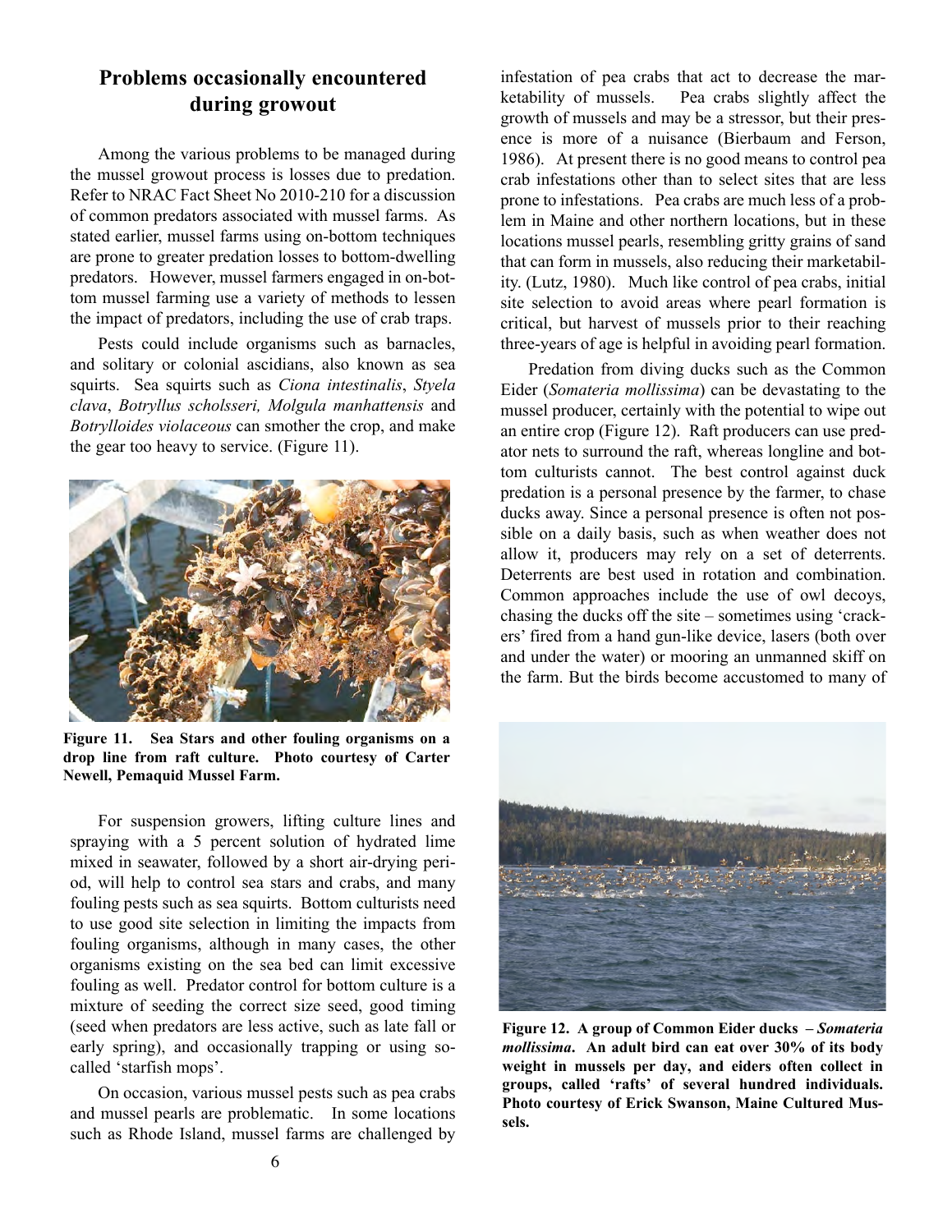these methods rendering them useless over time, and the noise makers often do more to annoy the neighbors of the farms than they do to the birds! Sometimes floating netting material over the farms can exclude some of the ducks.

In recent years, the use of underwater acoustics has come into play, to keep ducks from feeling comfortable on the farm site, and to keep them from coming too close in the first place. Pioneering work in Western Europe has led to the adoption of underwater acoustic deterrents in Maine, and advances in this area are anticipated. By recording the sound of the specific chase boat used on the farm, and then constructing a device to periodically play the sound of that boat (and other sounds, typically in rotation), diving ducks can be kept reasonably at bay, without the producer being on site. Again, ducks will acclimate to this method if over used, but underwater acoustics can be a critical piece of an overall deterrent strategy (Ross *et al,* 2001).

# **Harvesting re-socking**

In today's industry, harvesting requires speed and high capacity; much different from the harvests of years past, where fishermen employed long-handled rakes to fill a skiff or dory. Nowadays, harvesting on bottom sites is generally restricted to drags of various construction, such as the chain sweep drag used commonly in fisheries for scallops and urchins. Drags (commonly referred to as 'dredges') are high-capacity equipment, often up to 4m in width, and capable of catches in the hundreds or thousands of pounds. The harvest vessel may also be equipped with a tumbler, a cylinder of welded steel rod commonly mounted on the stern of the vessel, which allows small mussels, rocks and debris to be removed from the catch. Bottom-dragged mussels may then be purged in tanks or baskets for several hours to a few days, to allow sand and mud to pass from the mussel, prior to packaging and shipment.

Harvesting from rafts is most frequently done with a mast-and-basket arrangement; a large steel basket is lowered under the hanging lines of the raft a few at a time, and the basket is raised beneath them. The basket is hinged such that it opens like a clamshell, and mussel lines are allowed to drop to the floor of the work barge or vessel, ready for stripping and processing.

Longline harvesting is an efficient process. Most vessels, no matter what kind of longline arrangement (continuous or discontinuous), use a set of star wheels, to raise the backline of the mussel ropes to a good working height. At that point, continuous longlines can be cut from the backline and run through the mussel stripper. Single dropper lines can be cut by hand, and collected in a container. The function of the star wheel (one is driven, usually hydraulically, and the other is simply a roller) is to allow the vessel to pull alongside the backline and remain in proper position. By running the star wheel forward or backward, the vessel moves along the backline, without having to engage the propeller.

# **Processing: purging, declumping, debyssing and grading**

Bottom-grown mussel producers will often include a purging step, where the mussels are placed into a large container or a tank, with a high flow of clean seawater pumped through the stock. The function of this step is to reduce the amount of mud and grit inside the mussel, leaving a cleaner product.

Regardless of culture type, the steps of declumping, debyssing and grading are virtually always taken prior to packaging. Each stage requires specialized equipment; these are often placed in series with conveyers in between, and are usually hydraulically operated. Hydraulics can employ vegetable oil in place of petroleum-based hydraulic oil, and this can reduce the negative impacts of leaks or spills. In recent years, processing machinery is often mounted on a floating barge, placed close to the production site.

First, a **declumper** is employed to reduce the groups of mussels down to individuals. Some growers replace the harder paddles inside the declumping unit with softer rubber paddles, to reduce the amount of breakage. The declumper needs to work at the proper angle and the proper speed, and it will take a little trial and error to work out the correct feed rate. The declumper should have a good output of single mussels (not still attached to one another with byssal threads), and should have a minimum of broken shells; less than 2 or 3 percent.

The **debyssing machine** uses a set of narrow cylinders that rotate counter to one another to grab the byssal threads (the 'beard') and pull them from the mussel. This leaves a cleaner and more palatable product, but also reduces shelf life somewhat, as the mussel is unable to close its' shell completely and will gradually lose the shell liquor. In many cases, the last step in processing is grading, so that the product has uniform size. Mechanical **graders** use rolling bars placed nearly parallel to one another, but with an increasing distance between them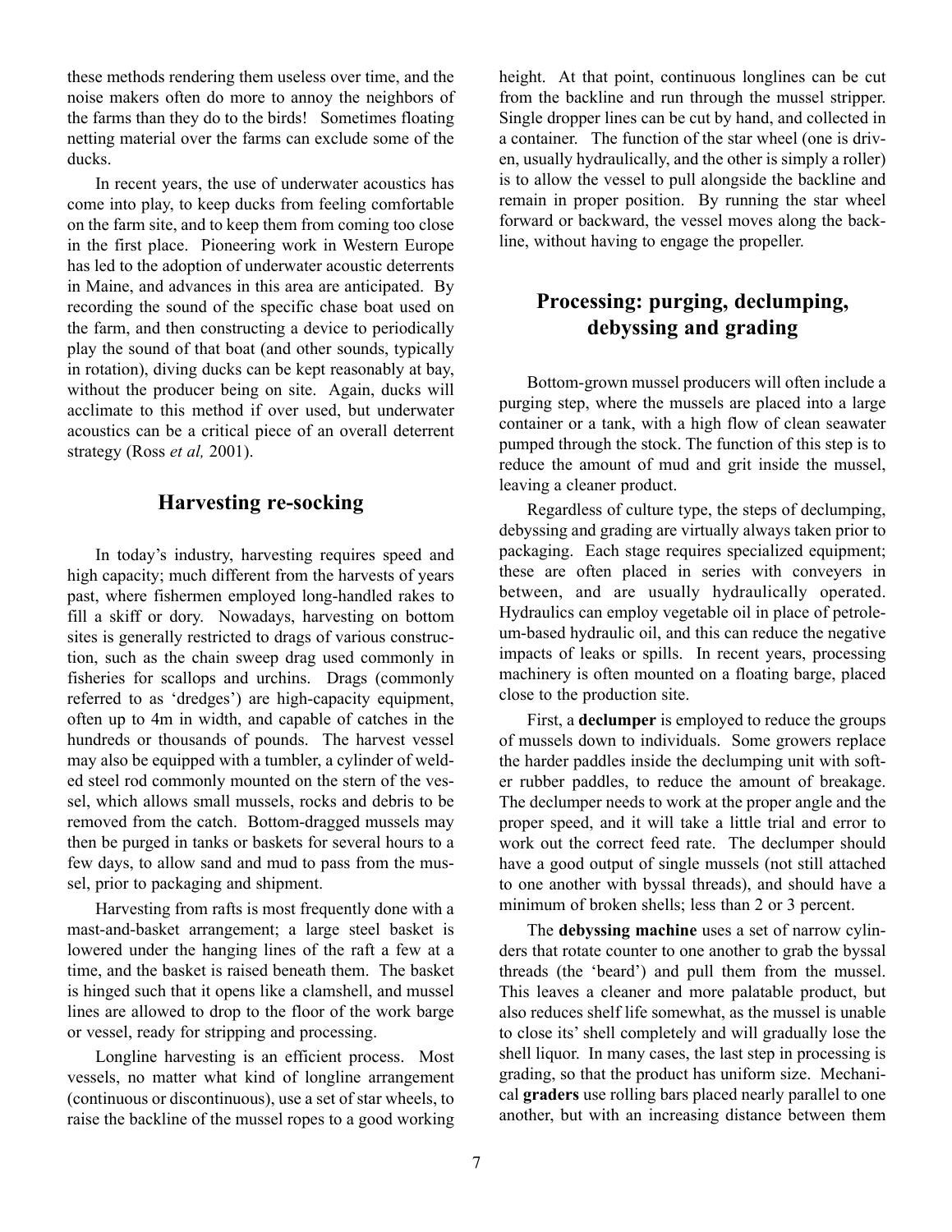along their length. Mussels travel over the rolling bars, and the smallest mussels drop out first, based on the width of the mussel. Bins placed at certain distances along the length of the grader allow similarly-sized mussels to be retained together. At this point, when the original clumps of mussels have been separated into individuals, have had the beards removed, and have been grouped by size, they are ready for packaging.

## **Packaging and Shipping**

Mussels coming from the production site and through the processing plant should be cooled as quickly as possible, to approximately  $38^{\circ}$ F, to retard the growth of bacteria, and to achieve maximum shelf life–seven days. Depending on customer preferences, mussels are often packed into two-pound mesh or perforated plastic bags, or into larger quantities usually up to 20 pounds. Packaging should allow liquid to drain, and should be easy to handle. If individual bags are then consolidated, insulated, wax boxes with the company name, logo and other details should be used. Boxes that sag or leak are not satisfactory with many shippers, and the identifying marks on the box are beneficial in marketing and branding your product. Larger amounts may require the use of pallet-size insulated containers (Newell, 1990).

#### **Selecting a site to culture mussels**

Choosing a good site for farming mussels requires considerable local knowledge of the area as to its existing uses and an assessment of the area's potential for producing mussels. Among other things, this should include the availability of a steady setting mussel seed supply, as well as sufficient currents and phytoplankton (food) concentration to allow for rapid growth. The following factors should be considered when siting your mussel farm:

Speed of the current Phytoplankton and other suspended food abundance Water temperature Water salinity Exposure to wave action and storm surges Sediment type Water depth Predators & pests, including excessive fouling potential Frequency of occurrence of harmful algal blooms (HABs)

Occurrence of ice Road access to the site (proximity to shore) Security concerns Sanitary water quality classification (approved, conditional, or prohibited) Navigational concerns Presence or absence of existing fisheries

It is often advisable to establish several small-scale experimental trial farming sites as part of a site selection procedure. A whole host of potential problems including lack of adequate seed set to conflicts with other users of the proposed aquaculture site can be discovered through farming trials.

A major consideration for the siting of any mussel farm is the availability of adequate food for the mussels and adequate current such that food (phytoplankton and particulate detritus) can be carried to the mussels and that the waste products from the mussels can be carried away. Considerable work has been done to correlate mussel food availability, current speed and the growth of mussels using various types of culture gear (Incze et al, 1991; Newell et al., 1998). In general mussel culture sites are best when there is in excess of 10 mg/L available particulate food in the water with average current speeds in excess of 30 cm/sec. Slower current speeds, however, could be offset by higher food concentrations in the water.

Most of the food for mussels consists of live phytoplankton cells in the water column, however, particulate detritus and some bacteria are also food for mussels. Available food for mussels can be measured in a variety of ways. Since all phytoplankton carry chlorophyll-a (chl-a) as a photosynthetic pigment, measurement of chla concentrations in the water is a good index of available food. Alternatively, samples of seawater of known volume from potential mussel aquaculture sites could be vacuum filtered using fiberglass filters with pore sizes of about 1  $\mu$ m or less, then dried in a drying oven at 100<sup>o</sup>C and weighed the ashed at  $450^{\circ}$ C and weighed again to obtain an organic biomass measurement. If you are unfamiliar with some of the equipment or methods for determining food availability for mussels or how to make the water quality measurements, contact your state's aquaculture extension specialist for some assistance.

Not all phytoplankton is good for mussels. Certain types of algal blooms can be aging to mussel farming by posing a health threat to consumers (Jin and Hoagland, 2008). As part of the mussel farm site selection process, studying the history of official closures of your area to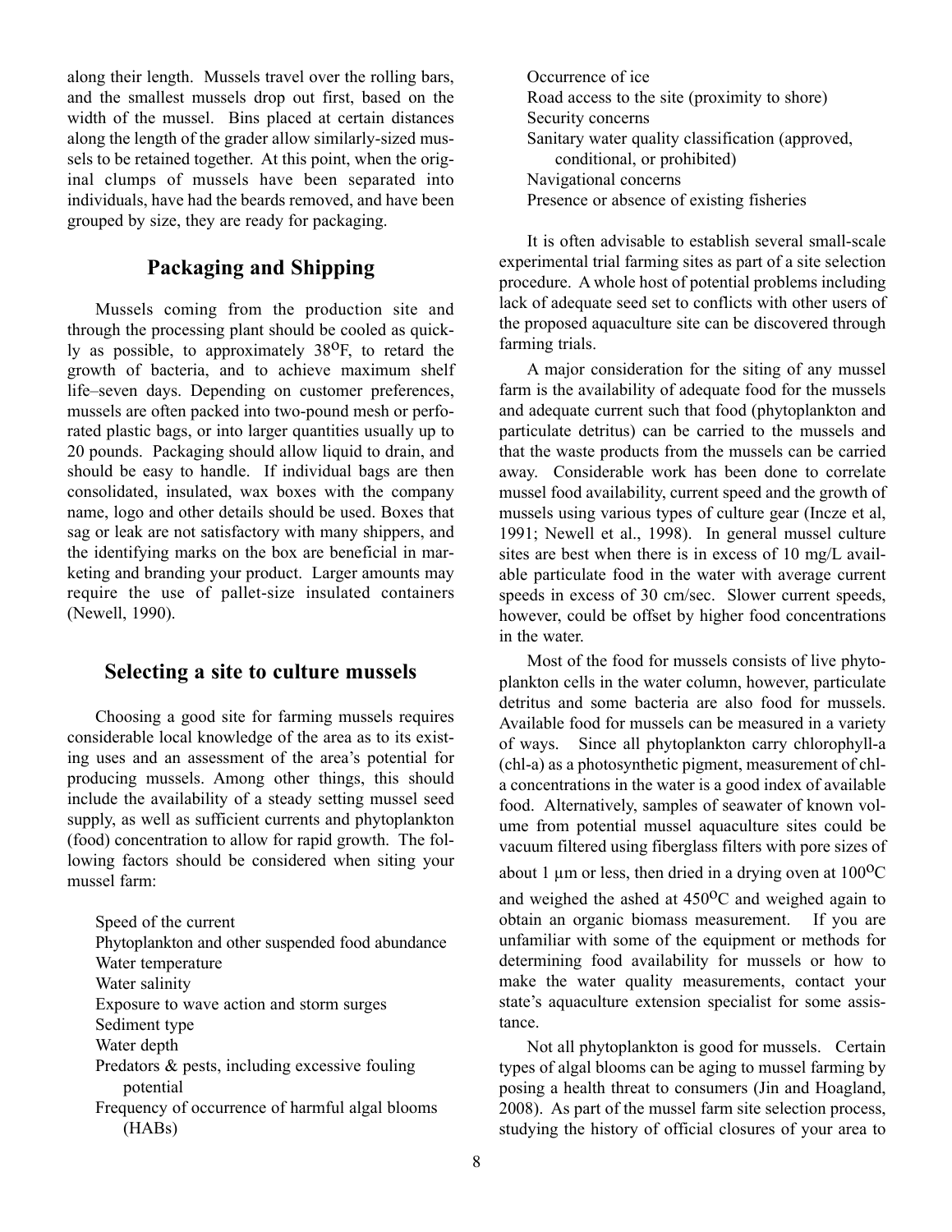harvest of mussels can be a good indicator if the area is problematic and to be avoided.

A simple way of measuring current speed is to use a tethered current drogue (float), a measuring tape, and a stopwatch. Release the current drogue from a boat and note the time it takes to travel to extend the drogue tether to its full outstretched maximum. The current speed is then the length of the drogue tether divided by the travel time in seconds. So if, for example, the drogue traveled 1,000 cm in 40 seconds, its speed would be 25 cm/sec. Drogues can be complicated, or as simple as using an orange floating on the water surface.

You can measure temperature and salinity on your site using a thermometer and salinity refractometer or a hydrometer that can be purchased from an aquaculture gear suppliers. Another useful measurement is the overall water turbidity measured by a Secchi disk. The overall turbidity of water is affected by the amount of particulate material (including phytoplankton) in the water, so Secchi disk turbidity measurements can be an indicator of relative food abundance in the water. Make sure you record all of your observations at your sites. All of these data can help you understand the differences among your sites and the sites of other mussel farms, and give you insights into how varying water conditions affect mussel growth and productivity. If you are unfamiliar with some of the equipment or methods for determining food availability for mussels or how to make the water quality measurements, contact your state's aquaculture extension specialist for some assistance.

# **Planning a Business in Mussel Production**

Shellfish aquaculture requires a broad range of expertise and ability, in everything from permitting and regulation to the production technology and husbandry itself. However, since mussel production nearly always relies on significant volume of product to be profitable, the prospective grower needs to be prepared especially in the areas of sales and marketing, equipment, and financing. Strong consideration should be given to developing a thorough business plan, and an accompanying marketing plan. In addition, appropriate capitalization is critical, to account for the known costs and to allow for the things that always take longer or cost more. Business planning outlines relative to raft culture and longline culture are available, to help in these exercises (Hoagland *et al.*, 2003; Anonymous, 1999).

# **Acknowledgments**



**United States** Department of Agriculture

National Institute of Food and Agriculture

This work was conducted with the support of the Northeastern Regional Aquaculture Center, through grant number 2006-38500-17605 from the National Institute of Food and Agriculture (NIFA), U.S. Department of Agriculture. Any opinions, findings, conclusions, or recommendations expressed in this publication are those of

the authors and do not necessarily reflect the view of the U.S. Department of Agriculture.

## **References**

- Anonymous. 1999. The Maine Guide to Mussel Raft Culture. Island Institute, Rockland, ME. 32pp.
- Bierbaum, R.M. and S. Ferson. 1986. Do symbiotic pea crabs decrease growth rate in mussels? *Biological Bulletin* 170:51-61.
- Clime, R. and D. Hamill. 1979. Growing Oysters and Mussels in Maine. Coastal Enterprises, Inc., Bath, ME 46pp.
- Hoagland, P., H.L. Kite-Powell and D. Jin. 2003. Business Planning Handbook for the Ocean Aquaculture of Blue Mussels. Marine Policy Center, Woods Hole Oceanographic Institution. 32pp.
- Hurlburt, C.G. and S.W. Hurlburt. 1980. European mussel culture technology and its adaptability to North American waters. Pp. 69-98. In: *R.A. Lutz (ed.), Mussel Culture and Harvest: A North American Perspective.* Elsevier, Amsterdam.
- Incze, L.S., R.A. Lutz, and E. True. 1981. Modeling carrying capacities for bivalve mollusks in open, suspended culture systems. *Journal of the World Mariculture Society* 12(1):143-155.
- Jin, D. and P. Hoagland. 2008. The value of harmful algal bloom predictions to the nearshore commercial shellfish fishery in the Gulf of Maine. *Harmful Algae* 7:772-781.
- Lutz, R.A. 1980. Pearl incidence: Mussel culture and harvest implications. pp. 193-222. In: R.A. Lutz (ed.), *Mussel Culture and Harvest: A North American Perspective.* Elsevier, Amsterdam.